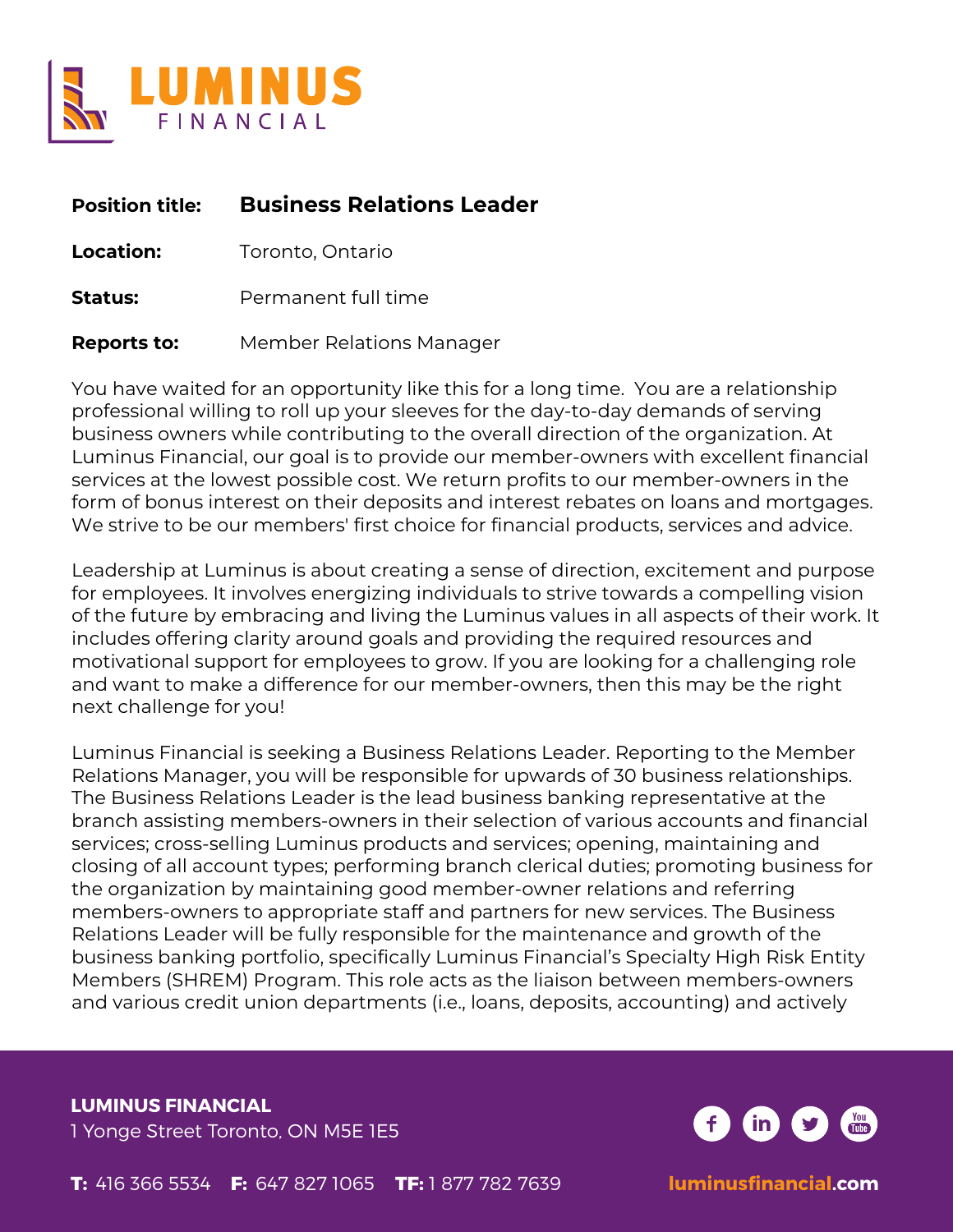

participates in all branch campaigns and promotions and champions the organization's sales oriented culture by performing all aspects of the mandate. between member-owners and various credit union departments (i.e. loans, deposits, accounting) and actively participates in all branch campaigns and promotions and champions the organization's sales oriented culture by performing all aspects of the mandate.

# **Principle Accountabilities:**

- Act as an ambassador for Luminus both internally and externally to promote the Luminus brand
- Demonstrate a high level of professionalism at all times through attire, voice and actions
- Maintain a team environment that is open and transparent
- Act as the primary resource for Business Banking, specifically Luminus Financial's Specialty High Risk Entity Members (SHREM) Program
- Act as the primary resource for opening business accounts and effectively manages the member-owner on-boarding process
- Identify opportunities to promote, up sell, cross sell and process appropriate documents associated with the sale of savings and investment products, Business Mastercard, CAFT, business cheque orders, and other miscellaneous business account related requests.
- Responsible for auditing business account updates (i.e. signer changes, etc.) conducted at branches and serve to support branches with any business account related enquiries.
- Responsible for summarizing and recommending Enhanced Due Diligence and Annual Enhanced Due Diligence reports on each SHREM account as provided by our AML consultants.
- Participate in all branch promotions as set out in the business plan
- Participate in outbound calling programs
- Work with branch partners to ensure the culture and brand is upheld

**LUMINUS FINANCIAL**

1 Yonge Street Toronto, ON M5E 1E5

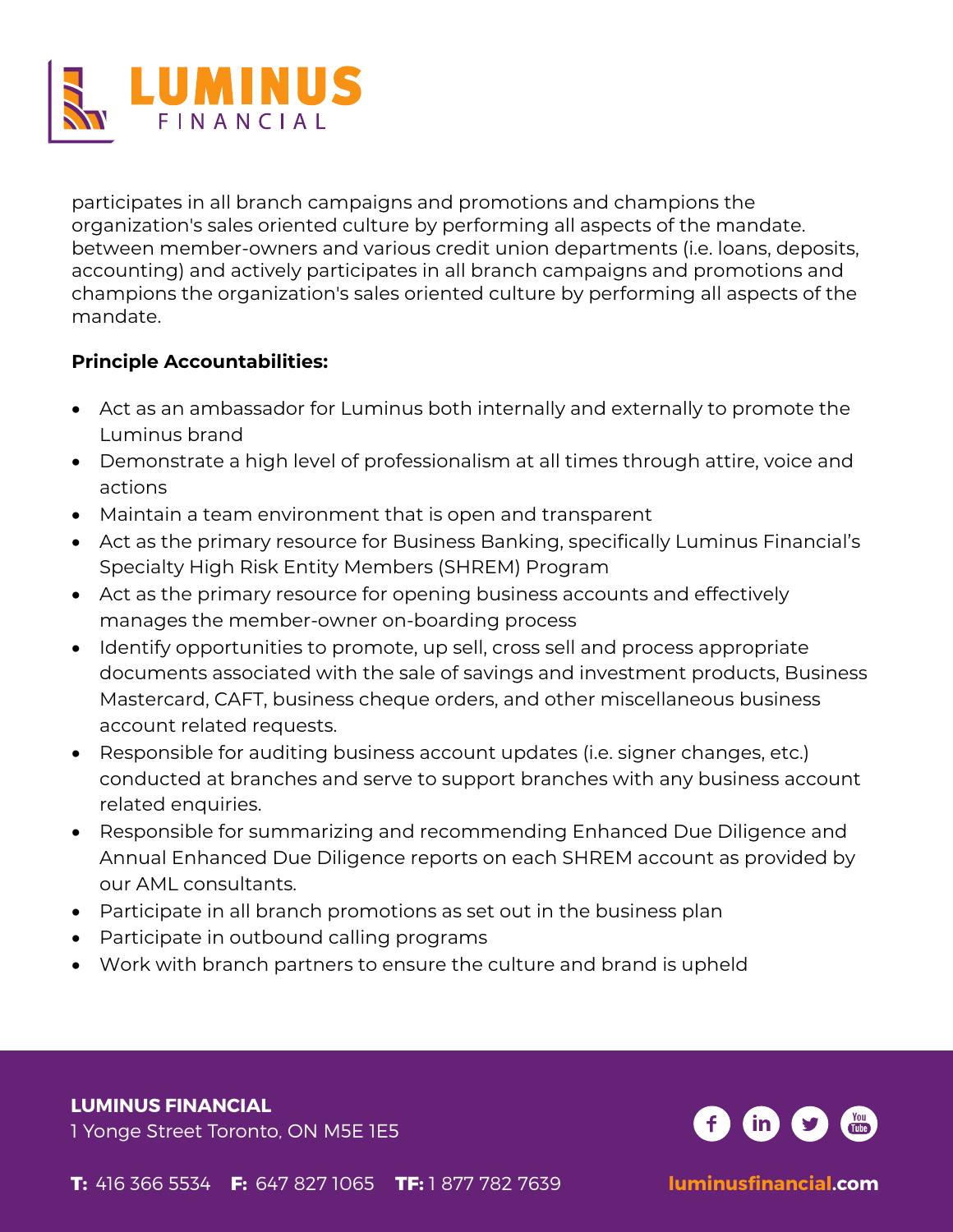

- Support and uphold a team based work environment that includes crossfunctional support that creates a proactive atmosphere of supporting one another
- Grow the membership
- As required, represent the credit union in the community by participating in/organizing local business activities and community functions
- Focuses and strictly manages all areas of compliance, branch operating procedures, lending policies and security requirements
- Other duties as assigned

# **Minimum Qualifications:**

- BA or equivalent
- 3-5 years financial services experience
- Demonstrated ability to work within a team environment
- Proven track record of reaching/surpassing sales targets
- Demonstrated ability to identify addition member-owner needs

### **Required Competencies:**

- 1. **Decision Making**
	- Uses sound judgment to make good decisions based on information gathered and analyzed
	- Considers all pertinent facts and alternatives before deciding on the most appropriate action
	- Commits to decision

### 2. **Teamwork and Member Service**

- Interacts with people effectively. Able and willing to share and receive information.
- Leverage Collaborative Relationships

#### **LUMINUS FINANCIAL**

1 Yonge Street Toronto, ON M5E 1E5